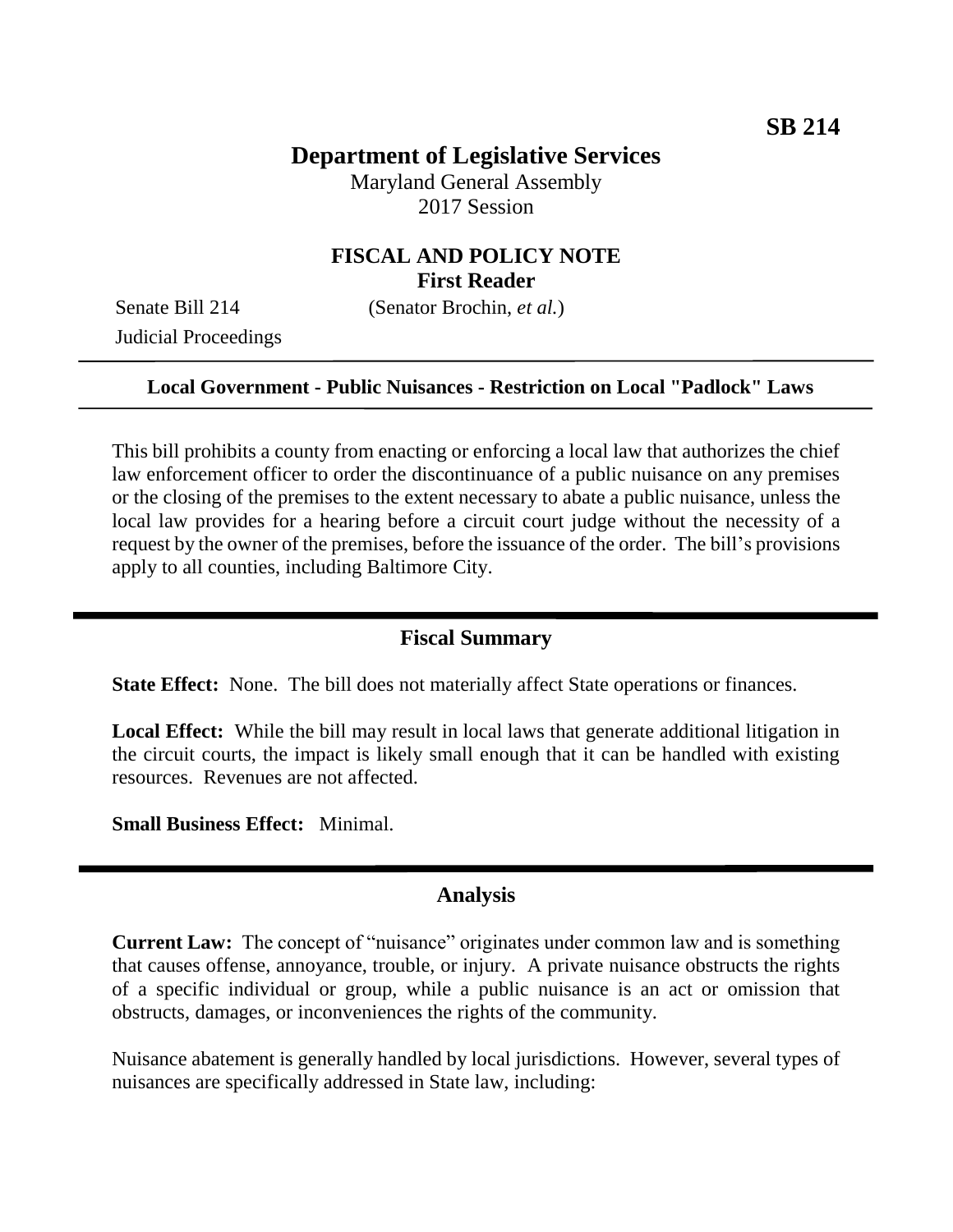- conditions that are dangerous to health or safety, including an inadequately protected swimming pool, an unprotected open ditch, an unsanitary outhouse, a foul pigpen, an improperly functioning sewage system, an unkempt junkyard or scrap metal processing facility, an excessive accumulation of trash or garbage, a dead animal, a contaminated or inadequately protected water supply, a rodent harborage, poor housekeeping that could endanger an individual's health, or any condition that may endanger health and may be transmitted by means including surface drainage and air currents (Title 20 of the Health-General Article);
- dwellings, buildings, vehicles, vessels, aircraft, or any other place(s) used by individuals to administer illegally controlled substances or where controlled dangerous substances or controlled substances or controlled paraphernalia are manufactured, distributed, dispensed, stored, or concealed illegally (Title 5 of the Criminal Law Article);
- conditions affecting public health and involving plumbing, drainage, offensive trades, water supplies, and disposal of any waste material (Title 10 of the Environment Article); and
- property that is used for prostitution or for the administration, manufacture, distribution, or storage of a controlled dangerous substance or related paraphernalia (Title 14 of the Real Property Article).

Depending on the nuisance, the department charged with abating the nuisance is authorized to enter onto private property to determine its existence.

Additionally, each county board of health is authorized to adopt and enforce rules and regulations on any nuisance or cause of disease in the county. If a county health officer investigates and finds a nuisance, the health officer is required to serve a written notice to the person who is causing the nuisance, ordering the person to abate the nuisance within a specified period of time.

A municipality may provide that violations of ordinances and resolutions authorized by this division are punishable as misdemeanors. A penalty for a violation of an ordinance or resolution that is declared to be a misdemeanor may not exceed imprisonment for six months and/or a fine of \$1,000.

Unless State law classifies a violation as a criminal offense, a municipality may provide, by law, that a violation of a municipal ordinance is a municipal infraction. A municipal infraction is a civil offense. A municipality may classify as a municipal infraction a violation of an ordinance or regulation concerning zoning or land use and littering in the municipality. A fine not exceeding \$1,000 may be imposed for each municipal infraction.